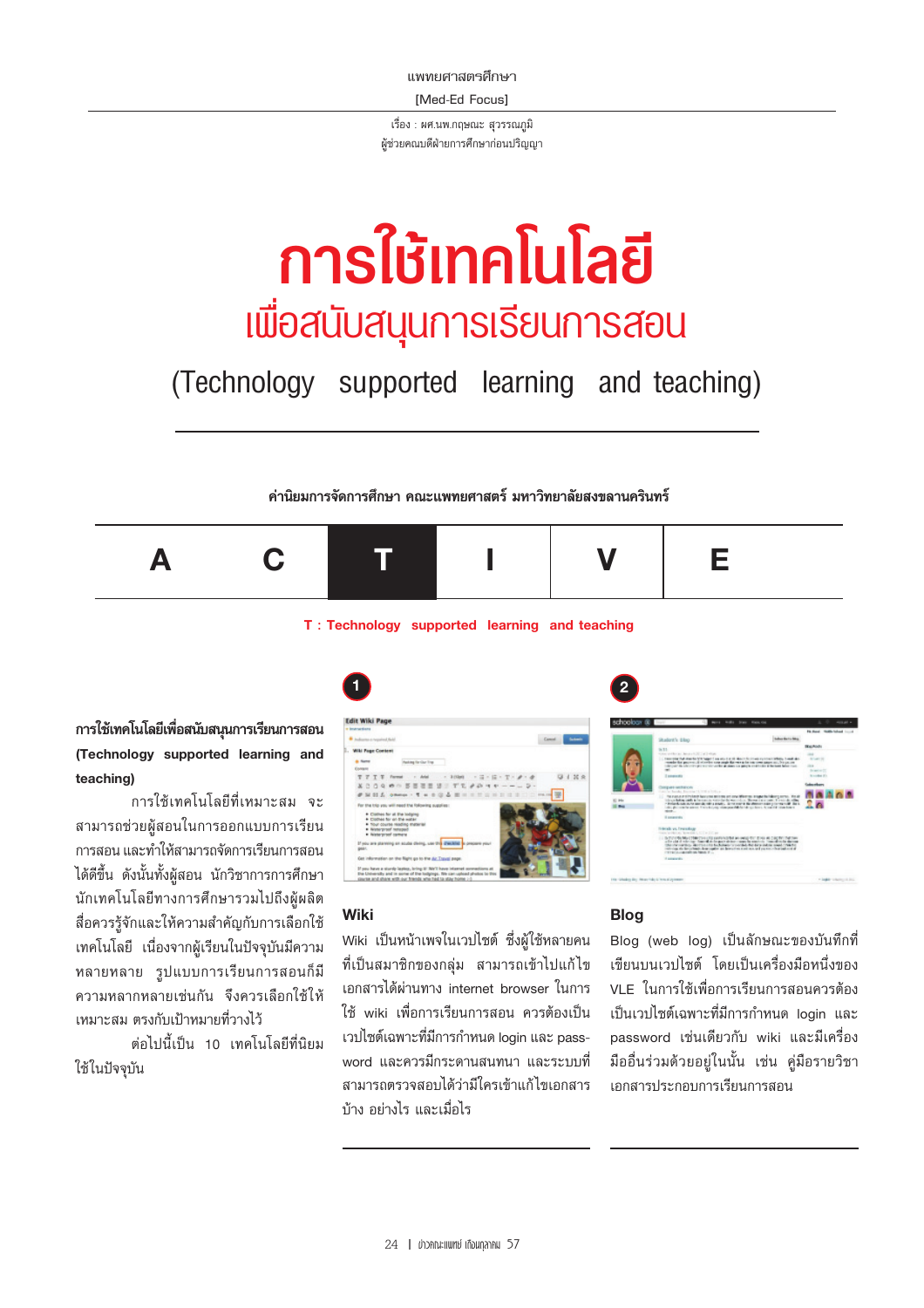

### **Digital audio**

Digital audio เป็นไฟล์เสียงที่บันทึกเนื้อหาที่ ้ เกี่ยวข้องกับการเรียนการสอน สามารถเปิดฟัง ได้ด้วยคอมพิวเตอร์หรืออุปกรณ์พกพา และ สามารถส่งต่อกันได้ระหว่างผู้เรียนกับผู้สอนและ ระหว่างผู้เรียน ตัวอย่างไฟล์ที่เป็นที่นิยมได้แก่  $MP3$ 



### **Podcast**

Podcast เป็นการบันทึกการสอนที่มีแสดง ทั้งภาพและเสียงของเนื้อหาการบรรยาย สามารถ download ได้จากเวปไซต์หรือดูใน VLE โดยในขั้นตอนการผลิตจะใช้ software ทำให้ภาพและเสียงสัมพันธ์กับ



**Virtual Learning Environment (VLE)** Virtual Learning Environment (VLE) เป็น ระบบการเรียนการสอนออนไลน์ ที่มีการ รวบรวมเครื่องมือต่างๆไว้ด้วยกัน เพื่อ สนับสนุนและเป็นระบบจัดการการเรียน ้การสอน โดยในนั้นต้องมีเครื่องมือที่ใช้สื่อสาร ระหว่างผู้เรียนกับผู้สอน และระหว่างผู้เรียน ด้วยกัน



### **Digital video**

Digital video เป็นสื่อการเรียนการสอนที่สามารถ ตอบสนองความต้องการได้ทั้งของผู้สอน และ ผู้เรียน ตัวอย่างเช่น การสาธิตการฝึกทักษะเฉพาะ ต่างๆ เราสามารถผลิตไฟล์วิดีโอ เพื่อใช้ได้เอง โดยใช้กล้องบันทึกวิดีโอแบบดิจิทอล โดย ตัวอย่างไฟล์ที่เป็นที่นิยมในปัจจุบันได้แก่ MP4



### **Web 2.0**

Web 2.0 เป็นเทคโนโลยีในการสร้างเวปไซต์ ในปัจจุบัน ที่ทำให้ผู้เข้ามาใช้งานสามารถเป็นได้ ทั้งผู้ผลิตสื่อและผู้บริโภคสื่อ ตัวอย่างที่ชัดเจน ของ web 2.0 ในปัจจุบัน ก็คือ social medias ต่างๆ ซึ่งผู้ใช้สามารถแลกเปลี่ยนหรือ share ไฟล์กันได้ โดยนำขึ้นแสดง และยังอาจมีเครื่อง มืออื่นเช่น wikis, blogs, and social bookmarking tools รวมไว้ด้วยกัน



### iPod/iPhone

iPod/iPhone เป็นเครื่องเล่นและ smartphone แบบพกพาที่นิยมในในปัจจุบัน ซึ่งปัจจุบัน เครื่องเล่นหรือ smartphone ในยี่ห้ออื่นก็มี คุณลักษณะและความสามารถที่เอามาสนับสนุน การเรียนการสอนได้ไม่แตกต่างกัน โดยสามารถ ใช้ฟังหรือดู multimedia files ได้

| 8                                                                                                                                 |                                                                                                                                                                                                                                       |
|-----------------------------------------------------------------------------------------------------------------------------------|---------------------------------------------------------------------------------------------------------------------------------------------------------------------------------------------------------------------------------------|
| <b>EPORTFOLIO</b>                                                                                                                 |                                                                                                                                                                                                                                       |
|                                                                                                                                   | An archive sprint are arrestorated for protections and a re-<br>as while the dealership as an except to be received as an except                                                                                                      |
| ---<br>while becomes written? The concentration of \$1<br>MAIN  JOINAR<br>÷<br>tion and comment<br>the party dealer as prevent of | at the ability as highly charge and the top the conduct of the lot.<br>---<br>for entertainment and all of the first terms of the com-<br>I WANTED-THERE TECHNICALLY<br>THE MARKET LES AND HOMESTERS & AGRESTER THAT THIS ERICA.<br>_ |
| -<br>and castle<br><b>Richard</b><br>÷                                                                                            | <b>STERNE</b><br>$-100 - 100$<br><b><i><u>PARK BANK BANK</u></i></b><br>×<br><b>SECURITY AND REPORT OF THE CASE</b><br>and the second company of the<br><b><i><u>International Control</u></i></b><br>---                             |
| <b>Hanner International co</b><br>$\overline{ }$<br>----<br>$\sim$<br>$\sim$<br>×                                                 | <b>DELLA CARDINALES</b><br>the state and continued                                                                                                                                                                                    |
| <b>COLLECT</b><br>Miller Park<br><b>Laurance Instrument</b>                                                                       | $-1$                                                                                                                                                                                                                                  |
| $-1$<br><b>Britisher State</b><br>The Carl and July 24 company                                                                    | m.<br>mate on Field                                                                                                                                                                                                                   |

### ePortfolio

ePortfolioเป็นการรวบรวมเอกสารหลักฐานใน รูปแบบของดิจิทอล เพื่อแสดงให้เห็นว่าผู้เรียน ได้มีประสบการณ์การเรียนรู้ ตามที่กำหนดไว้ ในหลักสตร โดย ePortfolioจะต้องให้มีการ ประเมินตนเองหรือการสะท้อนประสบการณ์ ร่วมด้วย โดยผู้เรียนอาจได้รับฟื้ดแบ็คจากผู้สอน ซึ่งจะนำไปสู่การกำหนดแผนในการเรียนรู้ต่อไป หากไม่มีการดำเนินการเช่นนี้ ก็จะไม่ต่างอะไร กับการทำ logbook



## Multi-user virtual environment (MUVE)

Multi-user virtual environment (MUVE) เป็นโลกสมมติในรูปแบบ 3D ที่มีการใช้ graphic animations เพื่อให้ผู้เรียนได้มีประสบการณ์ พร้อมๆกัน โดยผู้เรียนจะมีการกำหนดตัว ของตนเองในรูปแบบ avatar (virtual people) ตัวอย่างเช่นการสร้าง animation เป็น สถานการณ์ในห้องผ่าตัด ผ้เรียนอาจมีบทบาท เป็นแพทย์ผ่าตัด ผู้ช่วยผ่าตัด หรือวิสัญญี แพทย์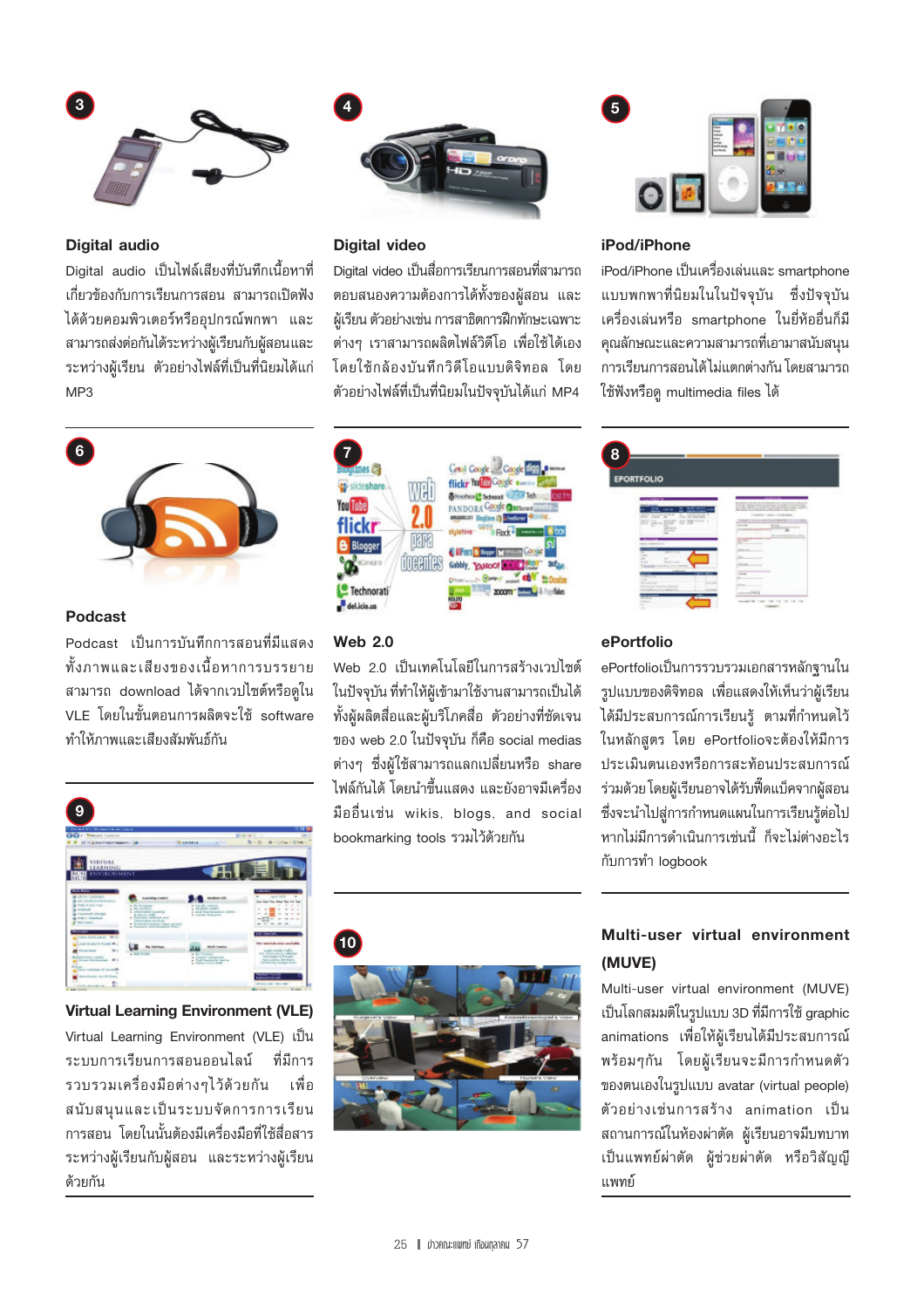# การเลือกใช้เทคโนโลยีที่เหมาะสม

| Associated learning goals                                                                   | <b>Themes</b>                                                                                                                                                     | <b>Technologies</b>                                                                |
|---------------------------------------------------------------------------------------------|-------------------------------------------------------------------------------------------------------------------------------------------------------------------|------------------------------------------------------------------------------------|
| Construct knowledge;<br>share and discuss ideas                                             | - Active, collaborative learning<br>Flexible access to self-paced,<br>self-managed learning<br>- Clarifying the role of overlapping technologies                  | Wiki, VLE                                                                          |
| Explore new concepts; critically<br>review own and others' work                             | - Active, collaborative learning<br>Flexible access to self-paced, self-managed<br>learning<br>Assessment of learning<br>-<br>Security and maintenance of content | Blog, VLE                                                                          |
| Understand learning objectives;<br>reflect on outcomes                                      | - Assessment of learning<br>- Improving the quality of feedback                                                                                                   | Digital audio                                                                      |
| Practice skills; construct knowledge and<br>test understanding                              | - Adapting and reusing content<br>Flexible access to self-paced, self-managed<br>learning<br>Supporting change through a community<br>of practice                 | Multimedia interactive<br>resources on a VLE                                       |
| Reinforce knowledge and skills;<br>construct knowledge and test<br>understanding            | - Flexible access to self-paced,<br>self-managed learning<br>Mobile learning                                                                                      | iPod/iPhone, VLE                                                                   |
| Organize own learning; build and<br>test theories; reinforce knowledge<br>and understanding | - Flexible access to self-paced,<br>self-managed learning<br>- Assessment of learning                                                                             | Managed Learning Environment<br>(MLE), podcasts, electronic<br>voting system (EVS) |
| Create and innovate; present and<br>discuss; critically evaluate own and<br>others' work    | - Exploration of the digital self;<br>learner-generated content<br>- Security and maintenance of content                                                          | Web 2.0 technologies: wiki,<br>blog, media-sharing websites                        |
| Link theory to practice; explore and<br>evaluate performance in role; solve                 | - Sharing and reusing content<br>Flexible access to self-paced, self-managed<br>learning                                                                          | Scenario-based<br>multimedia resources in a VLE                                    |
| Learn through experience; plan,<br>review and reflect on learning                           | Clarifying the role of overlapping technologies<br>Flexible access to self-paced, self-managed<br>learning                                                        | e-Portfolio and personal<br>learning system: Pebblepad                             |
| Negotiate learning goals; explore<br>concepts; solve problems; create and<br>innovate       | - Active, collaborative learning<br>Flexible access to self-paced, self-managed<br>learning<br>Exploration of the digital self                                    | Multi-user virtual environment<br>(MUVE): Second Life                              |

### เอกสารอ้างอิง

Effective Practice in a Digital Age - A guide to technology-enhanced learning and teaching, www.jisc.ac.uk/elearningprogramme.